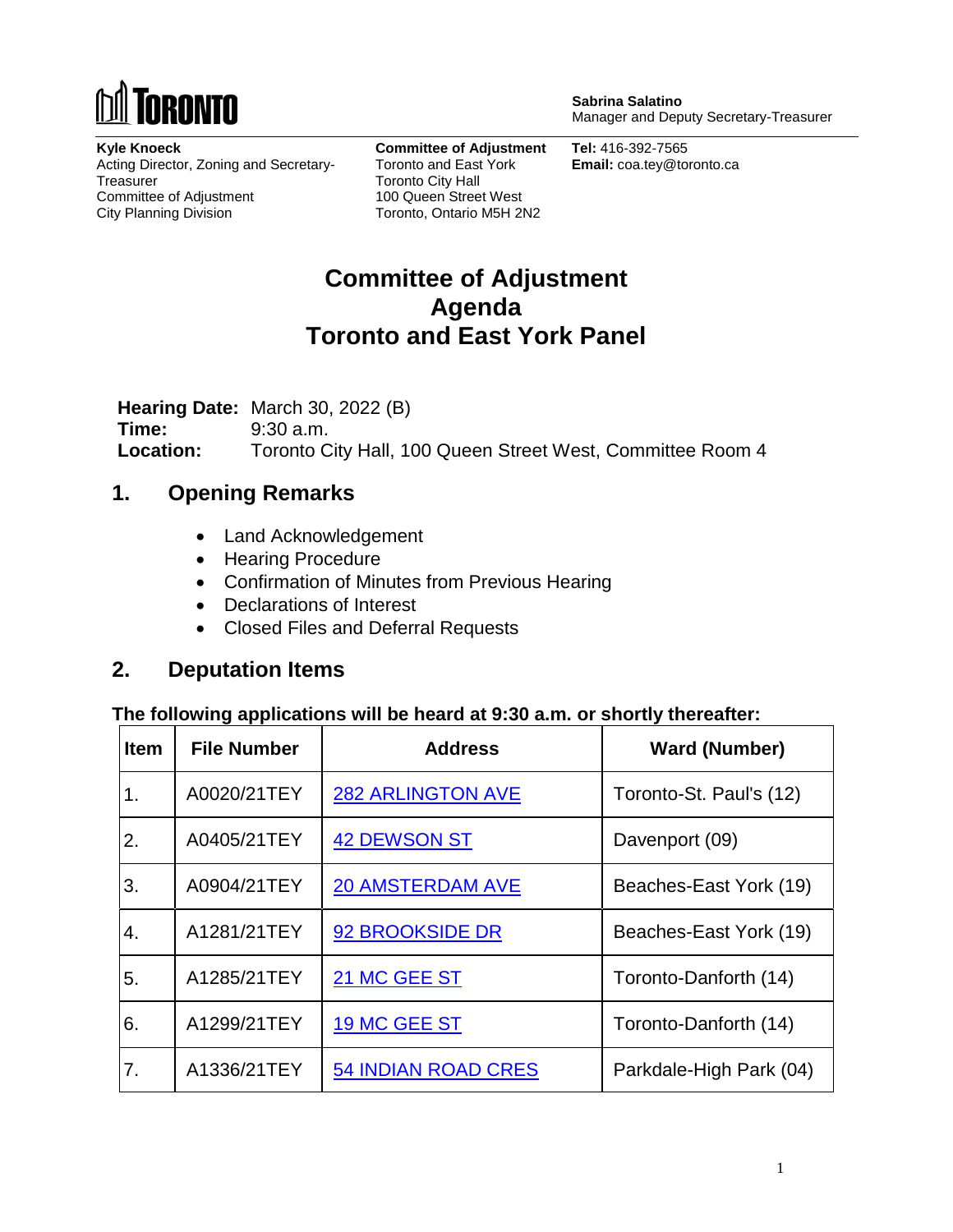| <b>Item</b> | <b>File Number</b> | <b>Address</b>                                | <b>Ward (Number)</b>     |
|-------------|--------------------|-----------------------------------------------|--------------------------|
| 8.          | A1347/21TEY        | <b>159 INDIAN ROAD CRES</b>                   | Parkdale-High Park (04)  |
| 9.          | A1437/21TEY        | <b>212 PARKVIEW HILL CRES</b>                 | Beaches-East York (19)   |
| 10.         | A1452/21TEY        | <b>496 DONLANDS AVE</b>                       | Toronto-Danforth (14)    |
| 11.         | A1453/21TEY        | <b>173 CHAPLIN CRES</b>                       | Toronto-St. Paul's (12)  |
| 12.         | A1455/21TEY        | <b>411 BERESFORD AVE</b>                      | Parkdale-High Park (04)  |
| 13.         | A1461/21TEY        | <b>102 DONLANDS AVE</b>                       | Toronto-Danforth (14)    |
| 14.         | A1463/21TEY        | 98 DUNLOE RD                                  | Toronto-St. Paul's (12)  |
| 15.         | A1473/21TEY        | 98 WHITEHALL RD                               | University-Rosedale (11) |
| 16.         | A1475/21TEY        | <b>608 CLINTON ST</b>                         | University-Rosedale (11) |
| 17.         | A1476/21TEY        | <b>67 PINE CRES</b>                           | Beaches-East York (19)   |
| 18.         | A1477/21TEY        | <b>106 RICHVIEW AVE - NORTH</b><br><b>LOT</b> | Toronto-St. Paul's (12)  |
| 19.         | A1479/21TEY        | 119 JONES AVE                                 | Toronto-Danforth (14)    |
| 20.         | A1480/21TEY        | 217 BAIN AVE                                  | Toronto-Danforth (14)    |

#### **RECESS**

# **The following applications will be heard at 2:00 p.m. or shortly thereafter:**

| <b>Item</b> | <b>File Number</b> | <b>Address</b>              | <b>Ward (Number)</b>     |
|-------------|--------------------|-----------------------------|--------------------------|
| 21.         | A1481/21TEY        | <b>73 CHESTNUT PK</b>       | University-Rosedale (11) |
| 22.         | A1487/21TEY        | <b>20 DAVIES CRES</b>       | Toronto-Danforth (14)    |
| 23.         | A1491/21TEY        | <b>28 SPROAT AVE</b>        | Toronto-Danforth (14)    |
| 24.         | A1493/21TEY        | <b>350 DAVENPORT RD</b>     | University-Rosedale (11) |
| 25.         | A1494/21TEY        | <b>251 HUMBERCREST BLVD</b> | Parkdale-High Park (04)  |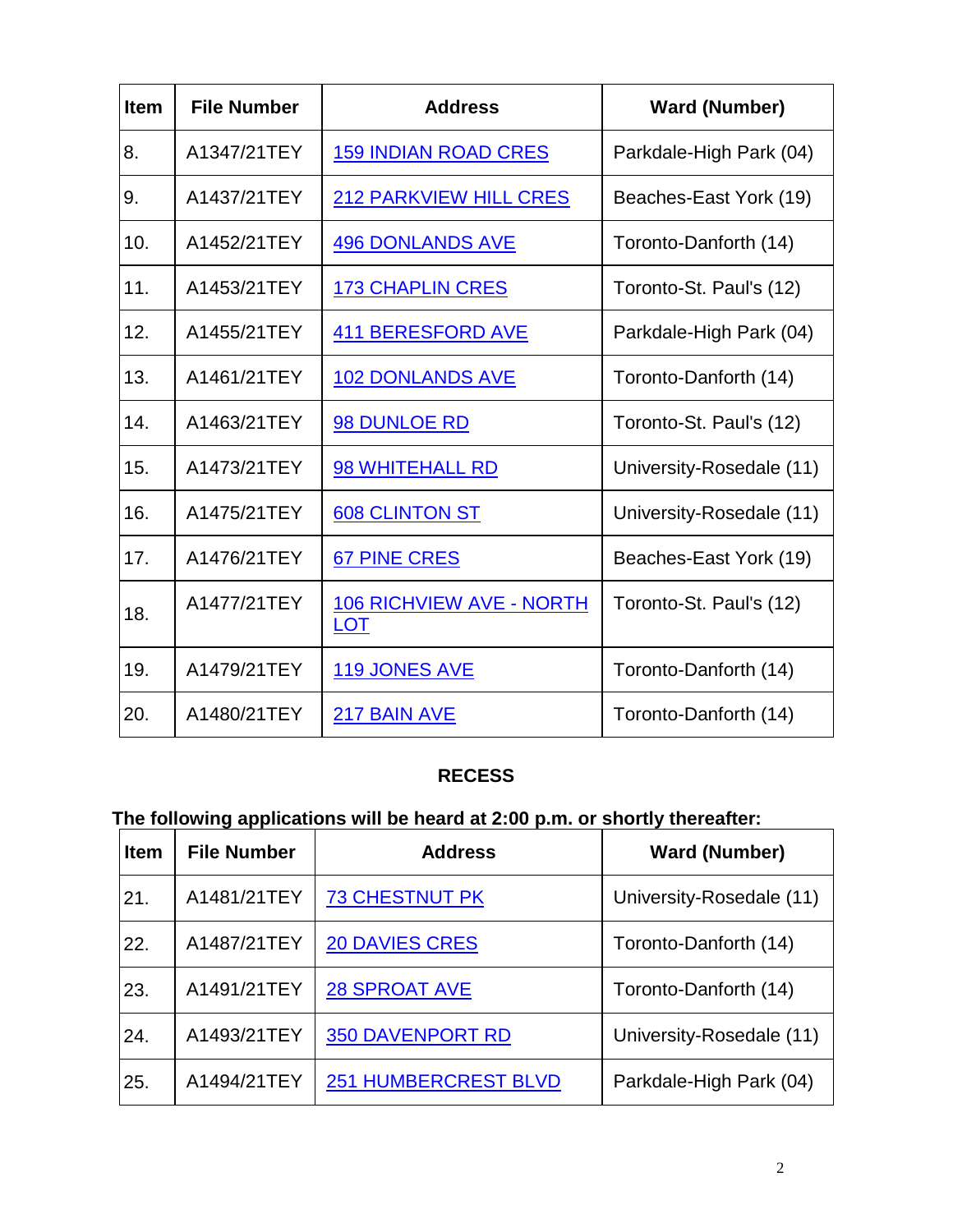| <b>Item</b> | <b>File Number</b> | <b>Address</b>              | <b>Ward (Number)</b>     |
|-------------|--------------------|-----------------------------|--------------------------|
| 26.         | A1495/21TEY        | <b>44A BIRCH AVE</b>        | Toronto-St. Paul's (12)  |
| 27.         | A1497/21TEY        | <b>108 COLBECK ST</b>       | Parkdale-High Park (04)  |
| 28.         | A1500/21TEY        | <b>205 MONARCH PARK AVE</b> | Toronto-Danforth (14)    |
| 29.         | A1502/21TEY        | <b>302 ORIOLE PKWY</b>      | Toronto-St. Paul's (12)  |
| 30.         | A1503/21TEY        | 2401 BLOOR STW              | Parkdale-High Park (04)  |
| 31.         | A1508/21TEY        | <b>195 AUGUSTA AVE</b>      | University-Rosedale (11) |

### **The following applications will be heard at 3:30 p.m. or shortly thereafter:**

| <b>Item</b> | <b>File Number</b> | <b>Address</b>          | <b>Ward (Number)</b>    |
|-------------|--------------------|-------------------------|-------------------------|
| 32.         | A1512/21TEY        | <b>39 INDIAN GRV</b>    | Parkdale-High Park (04) |
| 33.         | A1513/21TEY        | <b>112 WARREN RD</b>    | Toronto-St. Paul's (12) |
| 34.         | A1515/21TEY        | 593 CARLAW AVE          | Toronto-Danforth (14)   |
| 35.         | A1517/21TEY        | 592 WILLARD AVE         | Parkdale-High Park (04) |
| 36.         | A1521/21TEY        | <b>12 WALMSLEY BLVD</b> | Toronto-St. Paul's (12) |
| 37.         | A1531/21TEY        | 59 DON VALLEY DR        | Toronto-Danforth (14)   |

#### **The following applications will be heard at 4:30 p.m. or shortly thereafter:**

| <b>Item</b> | <b>File Number</b> | <b>Address</b>              | <b>Ward (Number)</b>     |
|-------------|--------------------|-----------------------------|--------------------------|
| 38.         | A1530/21TEY        | <b>43 ORCHARD PARK BLVD</b> | Beaches-East York (19)   |
| 39.         | A1537/21TEY        | <b>577 CONCORD AVE</b>      | Davenport (09)           |
| 40.         | A0003/22TEY        | <b>102 WOODYCREST AVE</b>   | Toronto-Danforth (14)    |
| 41.         | A0010/22TEY        | <b>145 HILLSDALE AVE W</b>  | Toronto-St. Paul's (12)  |
| 42.         | A0021/22TEY        | 258 ROBERT ST               | University-Rosedale (11) |
| 43.         | A0941/21TEY        | <b>445 CRAWFORD ST</b>      | University-Rosedale (11) |